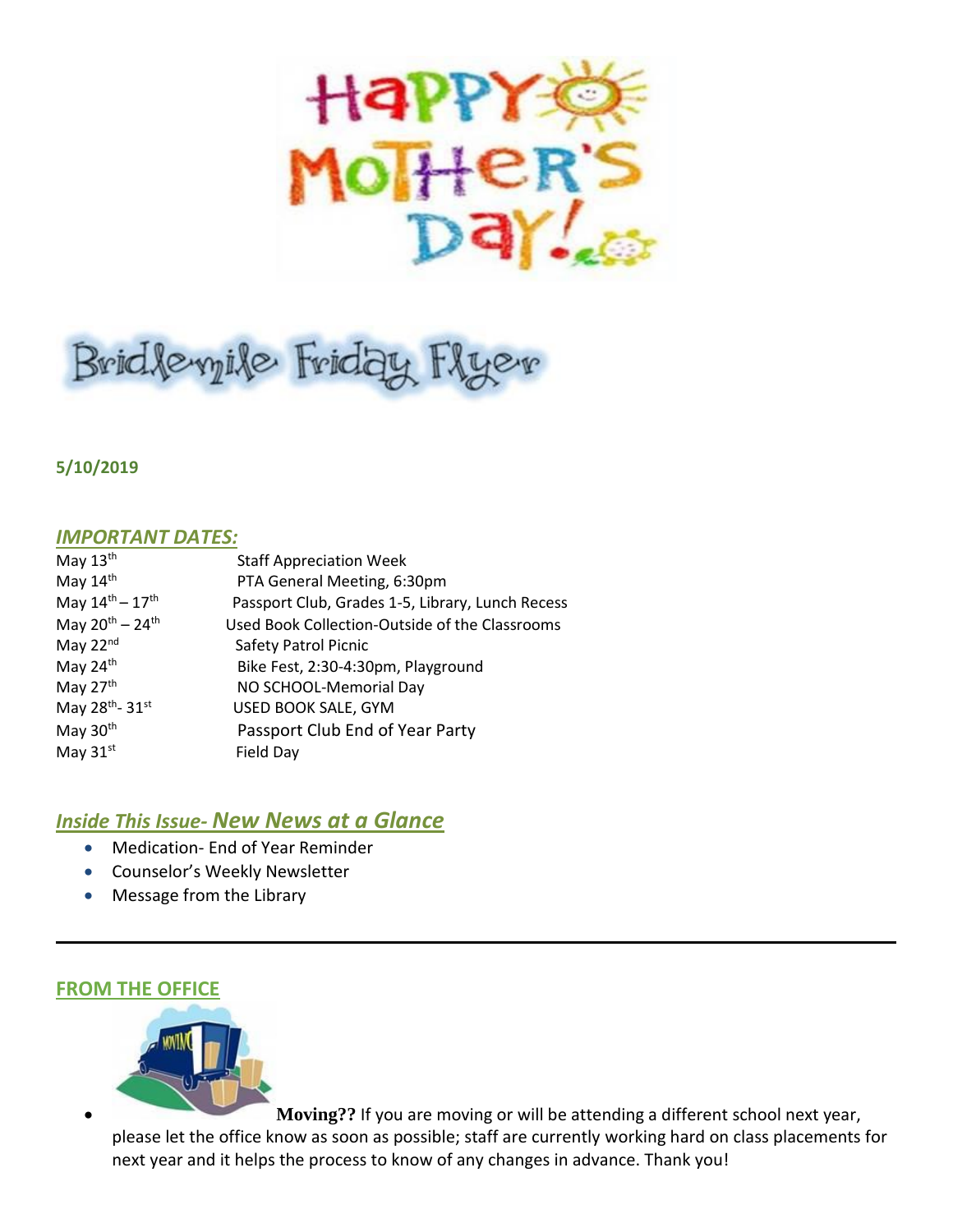## **FROM THE NURSE**

End of year medication reminder: Medication checked in at school must be picked up by the parent or be destroyed at the end of the school year per district policy. If you have medication(s) in the office for your child that you feel are no longer needed for the remainder of the year, please stop by the office as soon as possible to pick up; this will help us greatly!

Thank you!

# **COUNSELOR'S CORNER**



Welcome to the Counselor Corner! Week of 5/6/19: **Theme – Personal Safety**

**Activities –** This week, we started our safety lessons in K-5 classrooms. We are happy to hear about the ways our kiddos are already keeping themselves safe! Our initial focus is on the "Never-Never Rules" (see below), empowering students to know clear guidelines around safety. The *Second Step* Child Protection lessons have been carefully chosen to create an even more safe and supportive school community, and in accordance with Oregon Senate Bill 858 (Erin's Law). Please contact us with any questions you may have!

#### **Videos** we are watching:

- [Eight Never-Nevers Song](https://youtu.be/x-dsAqJ3Ln4) (from Second Step curriculum)
- [Three Ways to Stay Safe](https://youtu.be/c8CcVStRnhc) (from Second Step curriculum)
- [Consent for Kids](https://youtu.be/h3nhM9UlJjc)

#### **Professional Development** we are doing:

Check out our [website!](https://sites.google.com/apps4pps.net/bridlemile-counselor-corner/home?authuser=0) It is under construction. :)

#### **Resources** to Explore:

- [SecondStep.org](https://www.secondstep.org/child-protection) → Activation Key: **CPU1 FAMI LYG1**
- [Parent Toolbox](https://www.earlyopenoften.org/) for starting safety conversations at home
- [K-5 Book List](https://assets.ctfassets.net/98bcvzcrxclo/2U3QohEn2MQksQMeyKaQkM/a9ae360701acd76ced10ffeb8da47c6b/cpu-recommended-books-k-3.pdf) recommendations for promoting personal safety
- Second Step alignment with [National Health Education Standards](https://assets.ctfassets.net/98bcvzcrxclo/krZctrnfVugq6ag6KQYuc/aa14ee13fc633fd47cba0ce2d9446710/k-5-cdc-national-health-education-standards-cpu.pdf)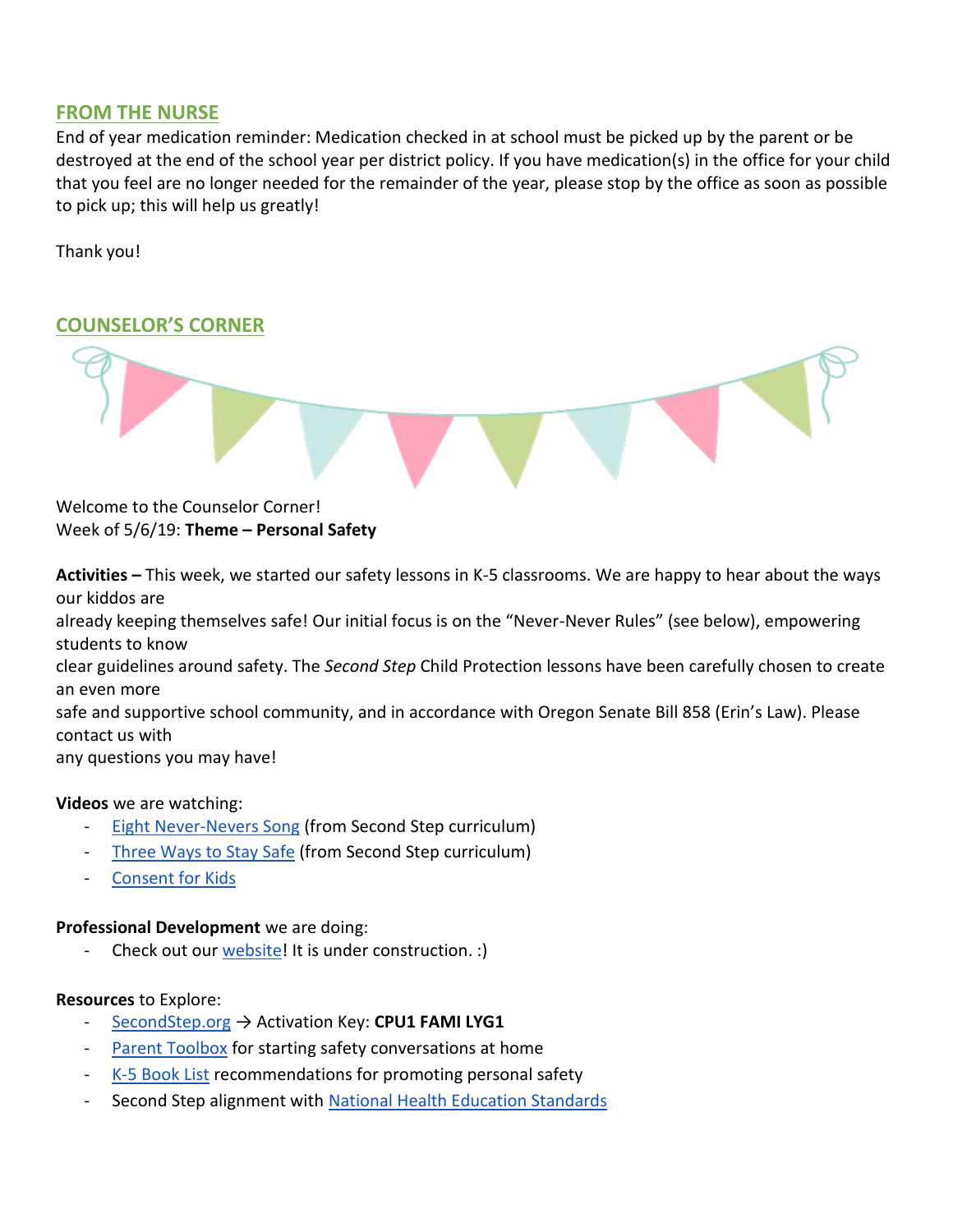### **Up-Coming Community Events**:

[Camp Erin](https://oregon.providence.org/our-services/c/camp-erin/) - A free, weekend-long overnight Summer camp for children and teens who are grieving the death of

someone close to them

- [The International Dyslexia Association Conference](https://www.eiseverywhere.com/website/887/home/) is coming to Portland! Nov. 7-10th, 2019
- [Camp Yakety Yak](http://www.campyaketyyak.org/) -- Special Needs Summer Day Camp in Lake Oswego, OR
- [Portland Social Service Fair](https://www.csnpdx.org/social-service-fairs/dates) **-** Friday, May 10th: 10:00 AM to 2:00 PM

#### **Have a wonderful weekend!**

| Rachel Reich        | <b>Emily Sallee</b> |
|---------------------|---------------------|
| rreich@pps.net      | esallee@pps.net     |
| 503-916-6292 x70212 | 503-916-6292 x70213 |

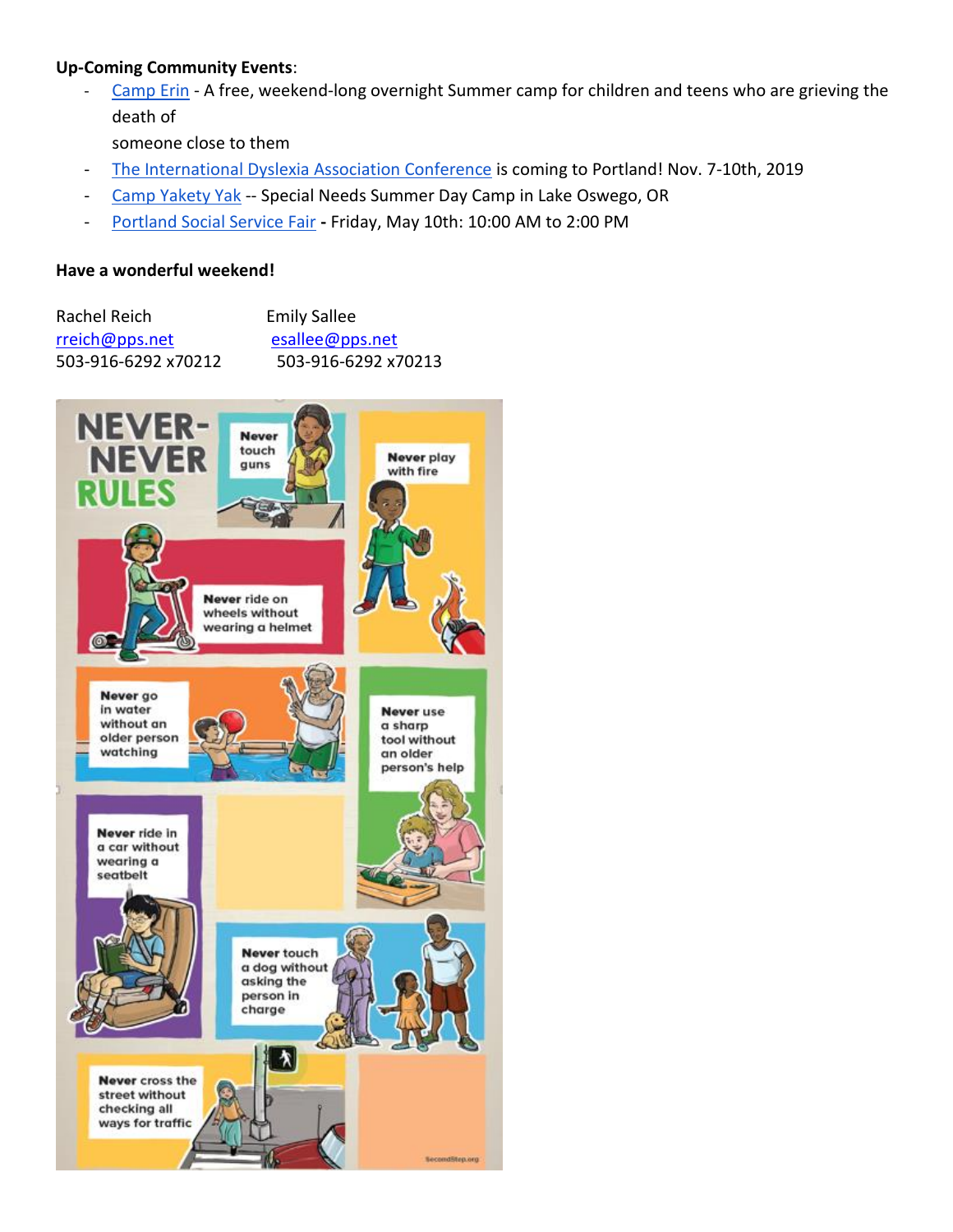### **LIBRARY NEWS**

For all students: Keep reading the **Regal Beagle Reader Books**! Everyone will vote in library class for the one they think should win our school book award the first week in June and the winner will be announced at the end of year school assembly.

Dates to note: Last day for borrowing library materials is **May 20th.** All library materials are due back on **May 31st.**

# **FROM THE PTA**



*Calling all volunteers!!*

We need just a few more volunteers to take the lead on some much loved events at our school for the 2019/2020 school year. Passport Club (you could shadow the last session!), Halloween Dance, Field Day (you could shadow this year!!) need leads for next year and there are still some co-chairs/shadows needed!! Please sign up if interested!!

#### <https://signup.com/go/iueDtwk>

Meeting Tuesday, 5/14, at 6:30 pm, school cafeteria. This meeting we will be voting in our new Board Members and lead chairs. As always, everyone is welcome to attend!

Thank you!

#### **USED BOOK SALE**

The annual Used Book Sale is coming soon! We will be collecting used books outside teachers classrooms from May 20th-May 24th. The class that brings the most books in will get early access to the book sale as well as each student will be able to choose a free book! We will be collecting ADULT and CHILDREN's books as well as games, DVDs/Blue-rays, and the CDs. Start looking through your collections and preparing for this fun and popular fundraiser! The book sale will take place during the week of May 28th-31st in the Bridlemile gym. Questions? Contact Kelly Gillespie [kelanngillespie@gmail.com.](mailto:kelanngillespie@gmail.com)

We need Volunteer- please sign up here:<https://signup.com/go/ExXNLsO>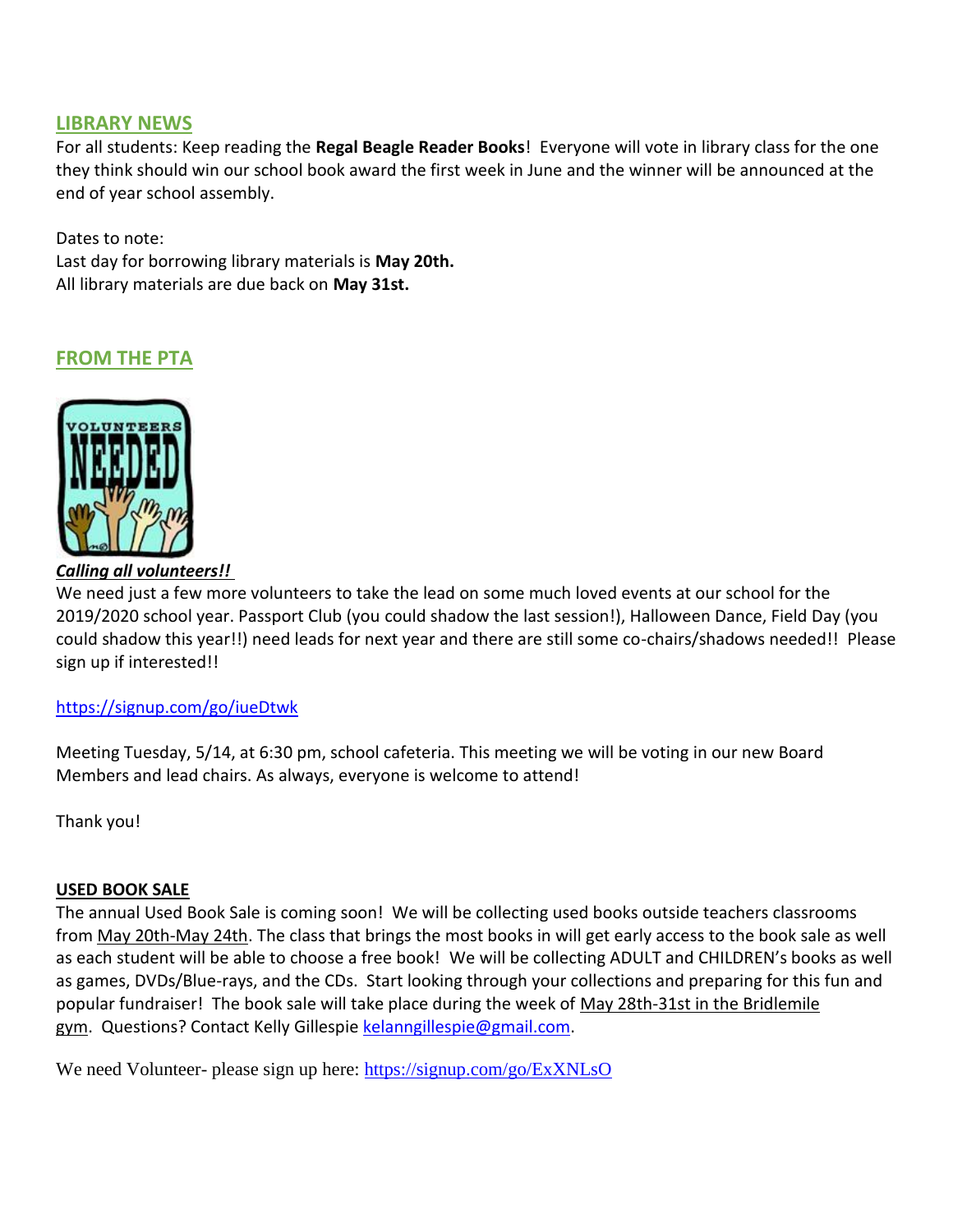#### **WALK & ROLL TO SCHOOL**

May is Walk + Roll Challenge Month! All around Portland students are walking, biking and rolling as often as possible to and from school.

What have you done to join the fun? Gather with your neighbors and walk together. Plan with your friends to drive in and park nearby, then walk in together. Grab your helmet and pedal in on your bike! If you'd like to join an already established Walking School Bus, any or all of the remaining days of May, Contact Olivia Bass at [livijeanne@gmail.com](mailto:livijeanne@gmail.com)



# **WHAT'S HAPPENING IN OUR SCHOOL CLUSTER (Gray/Wilson & West Sylvan/Lincoln)**

#### **West Sylvan**

West Sylvan Drama Presents the play: 1001 Arabian Nights

Travel to far lands and share the fun adventures of a genie, a princess, a fisherman, princes, sultans, and a cast of lively characters in the classic stories of *1001 Arabian Nights.*

When: May 9, 10, 16, and 17 at 7:00 pm May 11 at 2:00 pm Where: West Sylvan Lower Gym Tickets on sale now: [tickets.westsylvandrama.com](http://track.spe.schoolmessenger.com/f/a/Qwdi4A1MEMB5yn1o752cEA~~/AAAAAQA~/RgReqGgpP0QjaHR0cDovL3RpY2tldHMud2VzdHN5bHZhbmRyYW1hLmNvbS9XB3NjaG9vbG1CCgAAqTTHXKOP1PxSGUNocmlzdGluYWNyb3VzZUBnbWFpbC5jb21YBAAAAAE~)



**Wilson HS**

Girls Soccer Camp August 5<sup>th</sup> - 8<sup>th</sup> 9:00 AM - 12:00 PM Ages: 7-13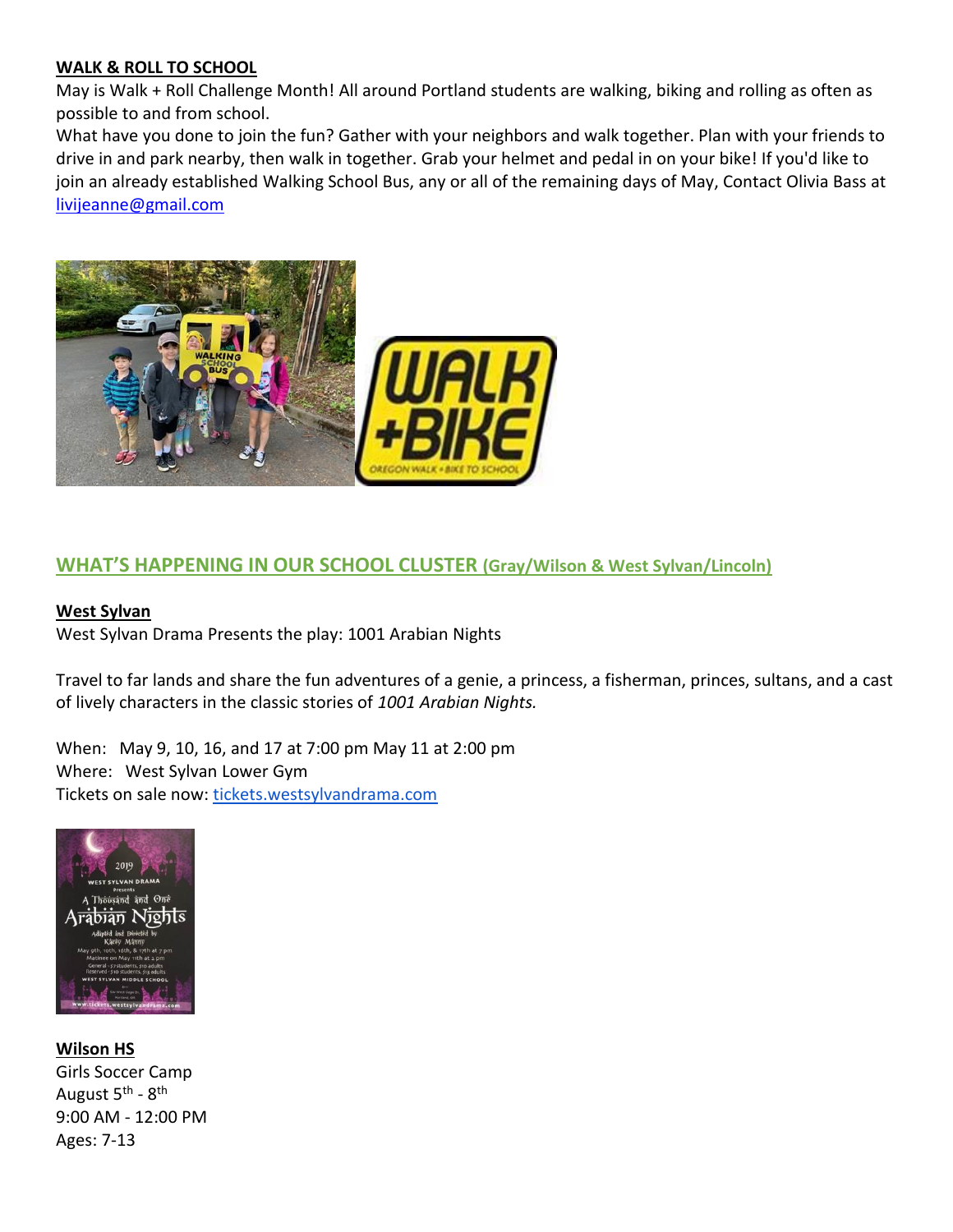## **Lincoln High School**

Summer Youth Basketball Camp June 24<sup>th</sup> -27<sup>th</sup> 9 AM-Noon Ages: 5<sup>th</sup> Grade-Incoming Freshman

**Lincoln Youth Football 2019 registration is now open!!**

FLAG FOOTBALL: Grades K-4th ROOKIE TACKLE: Grades 3rd-4th TACKLE: Grades 5th-8th

For more details and to sign up early & receive a discount on registration (\$25 discount for Flag, \$30 for Tackle) go to our website: **[https://www.lincolnyouthfootball.info](https://www.lincolnyouthfootball.info/registration-info)**

**Join the Flock & GO CARDS!!!**



#### **Lincoln HS Youth Baseball**

Lincoln Youth Baseball is looking for more Kids to play AA Baseball!

This is for 2nd graders OR 3rd graders who haven't played before.

In AA ball there is a mixture of pitching machines, coach pitch, and player pitch. As always, the emphasis is on fundamental skills, including pitching, and the players begin to develop the ability to hit competitive pitching from an opposing player. Typically the season begins with machine pitch with a transition to player pitch as the season progresses. The season starts in April and goes through mid-June. AA Teams usually start with 2 practices per week and then as games get into full swing, practices may be just once per week. Games are typically played 2x per week.

Register now! [www.LincolnYouthBaseball.com](http://www.lincolnyouthbaseball.com/)

Questions? email: [LincolnYouthBaseballSoftball@gmail.com](mailto:LincolnYouthBaseballSoftball@gmail.com)

Thank you, Communications Lincoln Youth Baseball & Softball